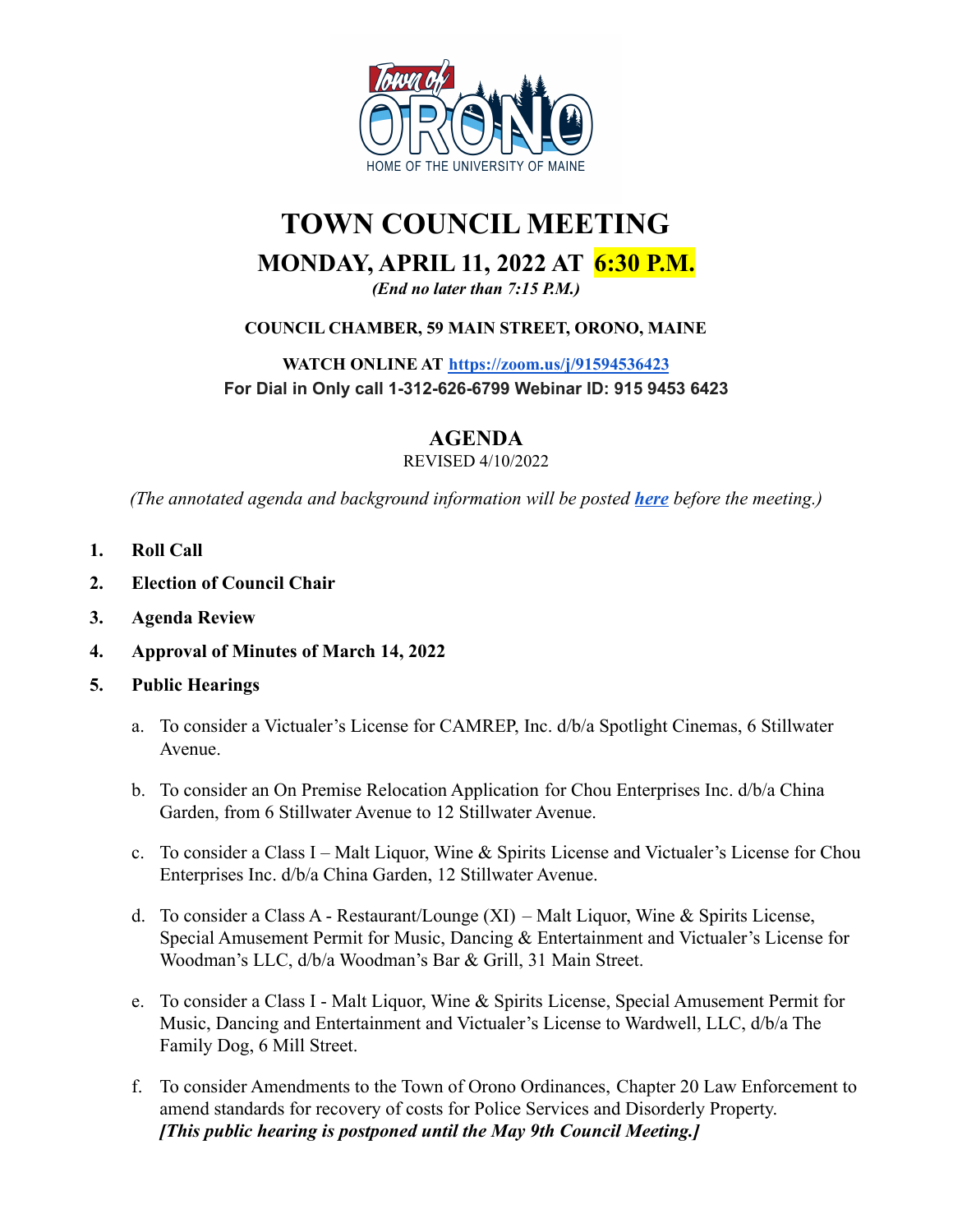# **6. Acknowledgments by Council Members**

#### **7. Unfinished Business**

# **8. Consent Agenda**

- Order 22-50 Order, approving a Victualer's License for CAMREP, Inc. d/b/a Spotlight Cinemas, 6 Stillwater Avenue.
- Order 22-51 Order, approving an On Premise Relocation Application for Chou Enterprises Inc. d/b/a China Garden, from 6 Stillwater Avenue to 12 Stillwater Avenue.
- Order 22-52 Order, approving a Class I Malt Liquor, Wine & Spirits License and Victualer's License for Chou Enterprises Inc. d/b/a China Garden, 12 Stillwater Avenue.
- Order 22-53 Order, approving a Class A Restaurant/Lounge (XI) Malt Liquor, Wine & Spirits License, Special Amusement Permit for Music, Dancing & Entertainment and Victualer's License for Woodman's LLC, d/b/a Woodman's Bar & Grill, 31 Main Street.
- Order 22-54 Order approving a Class I Malt Liquor, Wine & Spirits License, Special Amusement Permit for Music, Dancing and Entertainment and Victualer's License to Wardwell, LLC, d/b/a The Family Dog, 6 Mill Street.
- Order 22-55 Order, changing the time of the May 9, 2022 Regular Council Meeting from 7PM to 5PM.
- Order 22-56 Order, setting the date of May 9, 2022 at 5PM for a Public Hearing to consider an Amendment to the Town of Orono Ordinances, Chapter 18, Sec. 18-31 Definitions, to create a definition for Fraternity and Sorority Houses.
- Order 22-57 Order, appointing/re-appointing the following Board/Committee Members:
	- **●** *Planning Board***:** Christa Schwintzer (5-year term, regular seat: expiring 2027) Ashley Case and Robert Bayer (5-year terms, associate seats: expiring 2027)
	- **●** *Board of Appeals***:** Shane Martin (5-year term, regular seat: expiring 2027)
	- **●** *Library Board of Trustees***:** Francois Amar and Jennifer Bonnet (3-year terms, regular seats expiring 2025) Ashley Edes and Rachael Mahar (2-year terms, associate seats expiring 2024)
	- **●** *Personnel Board of Appeals:* Brett Grandchamp (3-year term, regular seat: expiring 2025)
	- **●** *Tree Board***:** Tim White and Cindy Blease (3-year terms, regular seats: expiring 2025)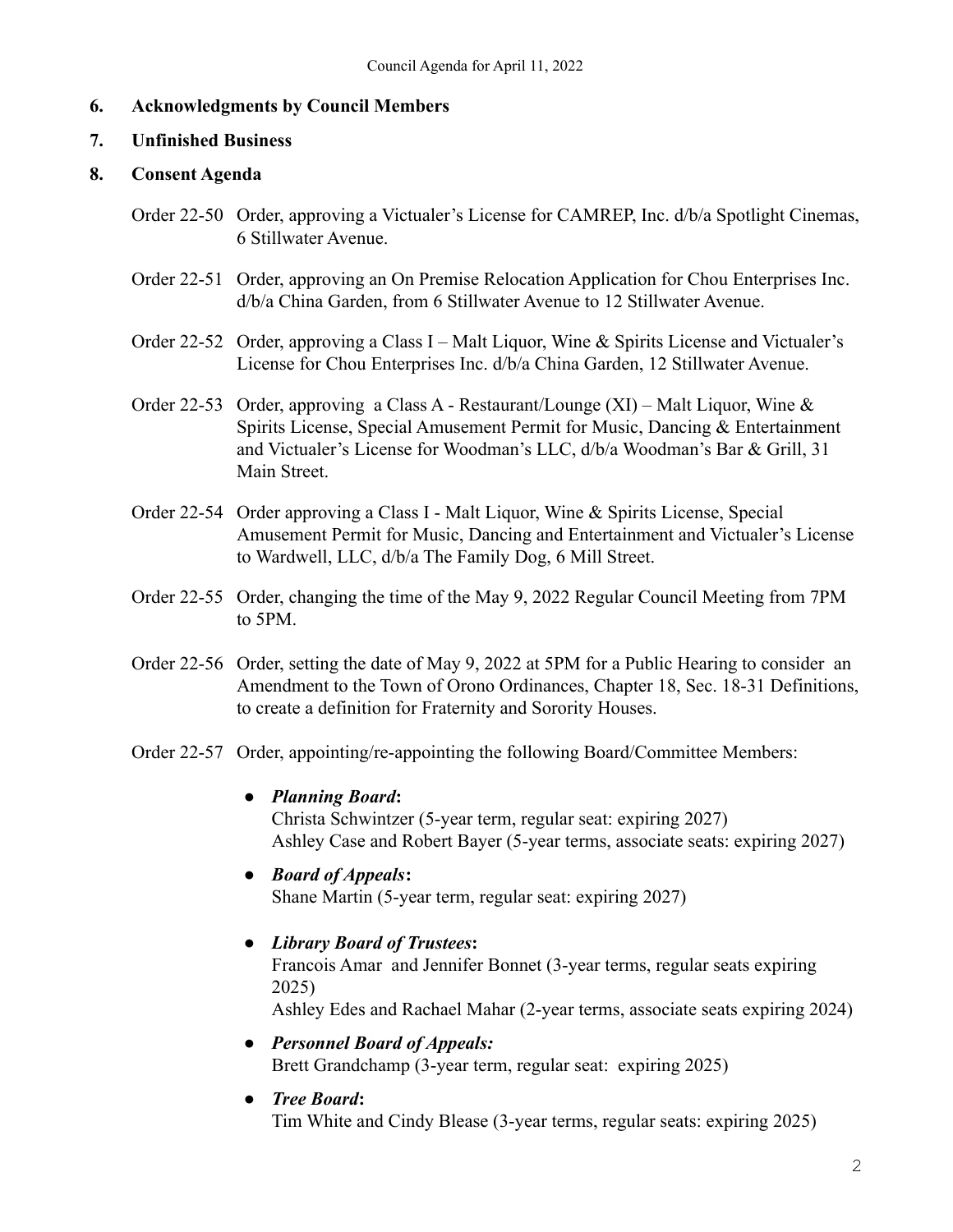#### **●** *Trails Committee***:**

Jeffrey Boal, Gail White, David Thompson, David Frankel, Kate Locke and Mary Jean Sedlock (3-year terms: expiring 2025)

# **●** *Voter Registration Board of Appeals***:**

Paula Moore (Dem), Janet Goodrich (Rep), Gwethalyn Phillips (Dem Alternate), John Becket (Rep Alternate) (3-year terms: expiring 2025) and David Mitchell (Chairperson) (4-year term, filling unexpired seat until 2024)

Order 22-58 Order, appointing Election Clerks for two-year terms, as recommended by the Democratic and Republican Parties*.*

| Democrats               |                      |                          |
|-------------------------|----------------------|--------------------------|
| Cathy Anderson          | <b>Aidan Andrews</b> | <b>Chantal Bussiere</b>  |
| Camden Bock             | Karen Boucias        | Debra Brooks             |
| Genia Boko              | Lisa Buck            | Mary Cathcart            |
| Jodi Clayton            | <b>Ben Cotton</b>    | David Cox                |
| Geoff Gordon            | Suzanne Gordon       | Judith Hakola            |
| Lucia Helder            | Madeline Hanlon      | Mary Anne Hillary        |
| Peggy Holt              | Jennifer Jain        | Angela Kohtala           |
| Ian Cobo-Lewis          | Jerry Longcore       | Cathryn Marquez          |
| Julie Monroe            | Paula Moore          | Laurie O'Brien           |
| Connie Perry            | Gwethalyn Phillips   | Janice Poulsen           |
| <b>Jewel Powers</b>     | <b>Betsy Rose</b>    | Pamela Simon             |
| Cynthia Smith           | <b>Barbara Smith</b> | <b>Kerry Sweet</b>       |
| Katherine Taylor        | Robert Wheldan       |                          |
| Republicans             |                      |                          |
| <b>Allison Applebee</b> | Robert Bass Jr.      | <b>Connie Bates</b>      |
| John Beckett            | Robin Beckett        | <b>Mark Brewer</b>       |
| <b>Sally Booker</b>     | Judith Cyr           | Jennifer Desmond         |
| Jamie Giguere           | Janet Goodrich       | Nancy Grant              |
| Dawn Kitchen            | Daniel LaPointe      | Mary Lapin               |
| Anna Leek               | Theresa Legere       | <b>Gary Noyes</b>        |
| Stephen O'Connell       | Denise O'Connell     | <b>Francine Palmeter</b> |
| <b>Margaret Russell</b> | Donna Slopey         | Joshua Smith             |
| Judith Sullivan         | Patricia Thompson    | Peter Triandafillou      |
| Unenrolled              |                      |                          |
| Jacob Chaplin           | Roger Feeley         | Lisa Feldman             |
| Frank Kelly             | David Mitchell       | Johanna Toothaker        |
| <b>Adam Toothaker</b>   | Wanda Thomas         |                          |
| Green Independent       |                      |                          |
| MacKenzie Hayes         |                      |                          |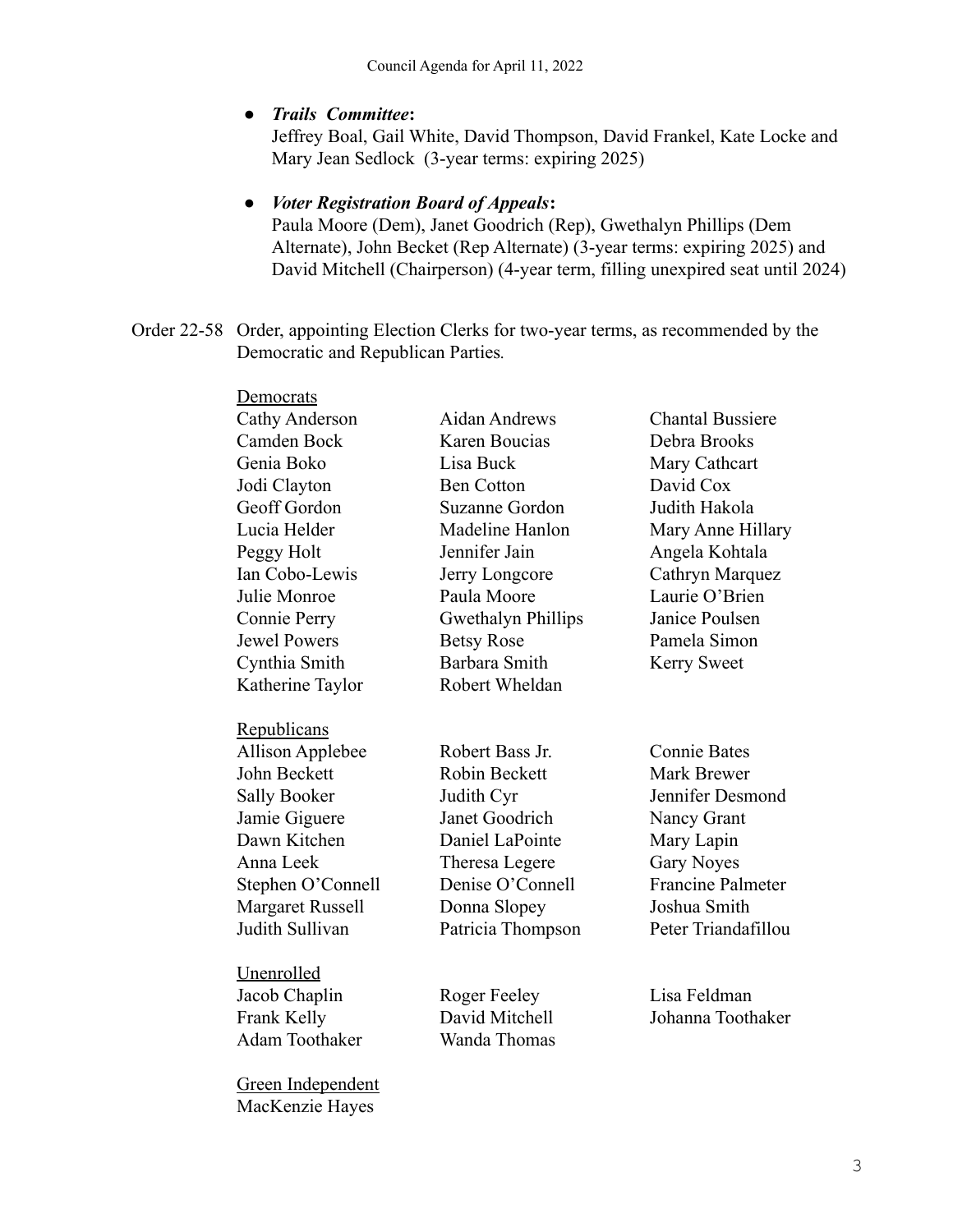Order 22-59 Order, confirming the following 1-year appointments of the Town Manager:

| Robert Yerxa  |
|---------------|
| Robert Yerxa  |
| Patrick Estey |
| Patrick Estey |
| Patrick Estey |
| Patrick Estey |
|               |

- Order 22-60 Order, confirming the Town Manager's 1-year appointment of David Russell as Alternate Code Enforcement Officer, Alternate Building Inspector, Electrical Inspector, and Alternate Local Plumbing Inspector.
- Order 22-61 Order, confirming the Town Manager's 1-year appointment of Peter Hall as an Alternate Electrical Inspector.
- Order 22-62 Order, approving the transfer of any portion of the Defendant in Rem \$237.00, as set forth in Penobscot Court Criminal Action Docket No. CR-21-1497, State v. Payson Viles, pursuant to 15 M.R.S.A. Sec. 5824(3) & Sec. 5826(6); further, authorizing the Town Manager, if approved by the court, to transfer 15% of the funds received to the Penobscot County District Attorney.
- Order 22-63 Order, accepting a donation of up to \$4,000 in matching funds from the St. Louis Family Fund and authorizing the Town Manager to purchase up to six (6) Zoll AED Plus systems from Allied 100, LLC of Woodruff, Wisconsin in an amount not to exceed \$9,040 with remaining funds to be drawn from approved FY22 Departmental Operating Budgets.
- Order 22-64 Order, correcting Order 21-141 to purchase Two Hybrid Police Cruisers versus one Regular and one Hybrid Cruiser with the cost difference of approximately \$3,500 to be moved from the approved FY22 Police Department budget to the capital budget for this purchase. *(Note: This item was originally approved at the Council's 7/12/2021 Meeting with changing instructions to staff at the 7/14/21 Council Committee Meeting.)*